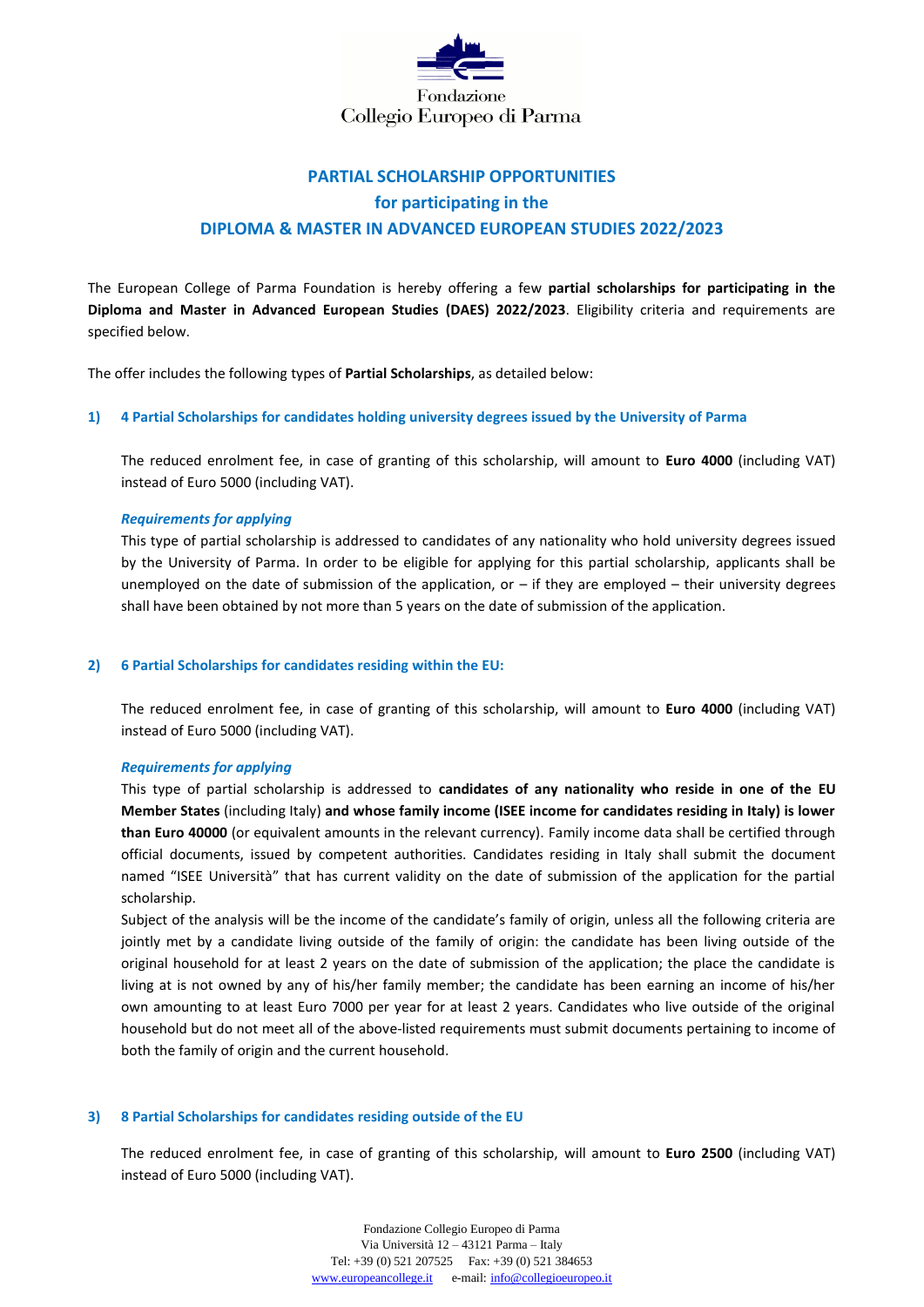

# *Requirements for applying*

This type of partial scholarship is addressed to **candidates – of any nationality – residing outside of the European Union and whose family income is lower than Euro 30000** (or equivalent amounts in the relevant currency). Family income data shall be certified through official documents, issued by competent authorities. Subject of the analysis will be the income of the candidate's family of origin, unless all the following criteria are jointly met by a candidate living outside of the family of origin: the candidate has been living outside of the original household for at least 2 years on the date of submission of the application; the place the candidate is living at is not owned by any of his/her family member; the candidate has been earning an income of his/her own amounting to at least Euro 7000 per year for at least 2 years. Candidates who live outside of the original household but do not meet all of the above-listed requirements must submit documents pertaining to income of both the family of origin and the current household.

## **FURTHER REQUIREMENTS FOR APPLYING**

The General Requirements specified below are applicable for all potential candidates who wish to apply within the framework of this partial scholarship offer (regardless of the category  $-1$ , 2 or 3 – they are applying under).

### *General Requirements:*

The offer is addressed to **candidates who hold at least a 3-year Bachelor's Degree in law, economics, political science, social science, language studies, humanities.** The Foundation may analyse profiles of candidates holding University Degrees in other disciplines if relating to subjects dealt with within the DAES study programme.

The University degree shall have been fully achieved by the day of submission of the application, or it shall be necessarily fully achieved no later than 15 July 2022 (if the university degree is not achieved by that date, the scholarship will be declared null and will be revoked).

### **HOW TO APPLY**

Applications for the above-described partial scholarships shall be submitted by e-mail to the European College of Parma Foundation (email address: [apply@collegioeuropeo.it](mailto:apply@collegioeuropeo.it)) no later than 15 July 2022.

Applications which will be received within the scope of this Offer will be assessed until available funds are exhausted. Interested candidates are therefore invited to apply within the shortest delay.

**First round of assessments** will take place with regard to applications received by 10 June 2022.

**Second round of assessments** will take place with regard to applications received by 15 July 2022.

Prospective applicants must submit the following documents:

- 1) **Application** *dossier* (consisting in the applicable DAES 2022/2023 Application Form and relevant annexes);
- 2) **Motivation letter**, specifically written (separate from the Application Form) with regard to the scholarship application;
- 3) *For Category 1*: **self-certification** or copy of the **university degree certificate** issued by one of the above-listed Universities (in case the scholarship is awarded, the beneficiary will be required to submit an official certificate issued by the Secretariat of the relevant University).